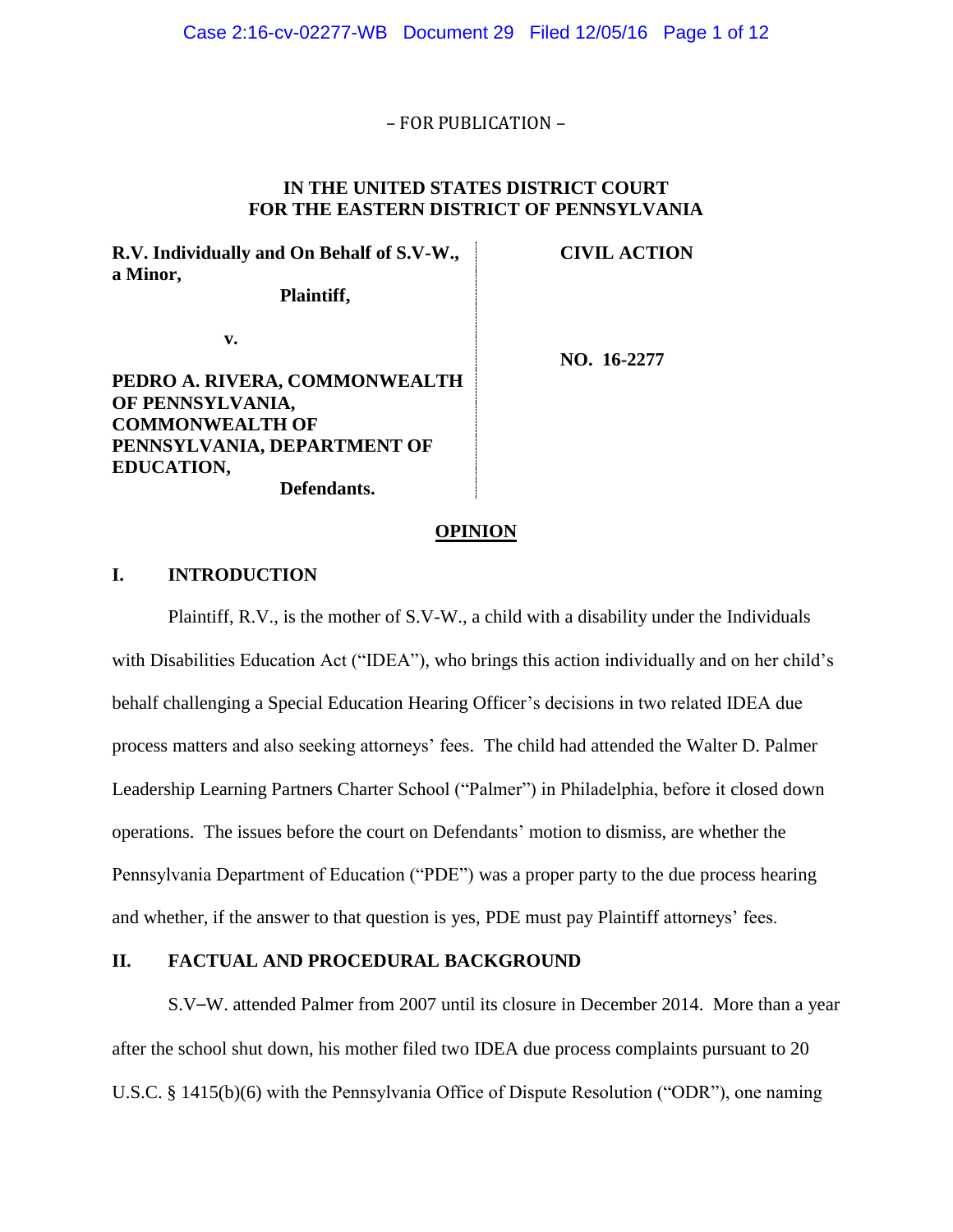#### Case 2:16-cv-02277-WB Document 29 Filed 12/05/16 Page 2 of 12

Palmer as a Respondent, and the other naming PDE. She alleged that Palmer had failed to provide S.V–W. with a free appropriate public education ("FAPE") as required by IDEA and sought compensatory education. Both complaints were assigned to the same hearing officer, but there the paths diverge.

On the day that he filed the complaints, Plaintiff's counsel reached out to PDE to discuss resolving the complaints prior to a due process hearing. PDE responded that it was willing to provide compensatory education, but declined to discuss a resolution of the matter before a due process hearing. In the meantime, it argued to the hearing officer that PDE was not a proper party to the due process proceedings and reported that it had no evidence to contribute to, did not intend to participate in, and would not appear at the hearing. PDE acknowledged its general supervisory obligations under the IDEA and advised that it intended to provide compensatory services if ordered by the hearing officer. In light of these representations, the hearing officer dismissed the complaint against PDE as moot.

The due process complaint against Palmer proceeded quite differently. After a hearing, the hearing officer concluded that Palmer failed to comply with its Child Find<sup>1</sup> obligations under the IDEA, had denied S.V–W. a FAPE and that S.V-W. was "entitled to compensatory education in the amount of one full school day for every school day on which [Palmer] was open, from December 1, 2012 to the last day on which it was open to students in December 2014." He styled his ruling as "an *advisory order* for compensatory education" noting that Plaintiff had indicated in her complaint she would seek a remedy through PDE pursuant to its responsibilities

<sup>&</sup>lt;sup>1</sup> For a state to be eligible for certain federal education funding, it must adopt "procedures to ensure  $\dots$  [all children] with disabilities] are identified, located, and evaluated and a practical method is developed and implemented to determine which children with disabilities are currently receiving needed special education and related services." 20 U.S.C. § 1412(a)(3)(A); *see also* 34 C.F.R. § 300.111(a) (requiring a state to adopt such procedures); 22 Pa. Code § 14.121 (requiring each school district to adopt such procedures).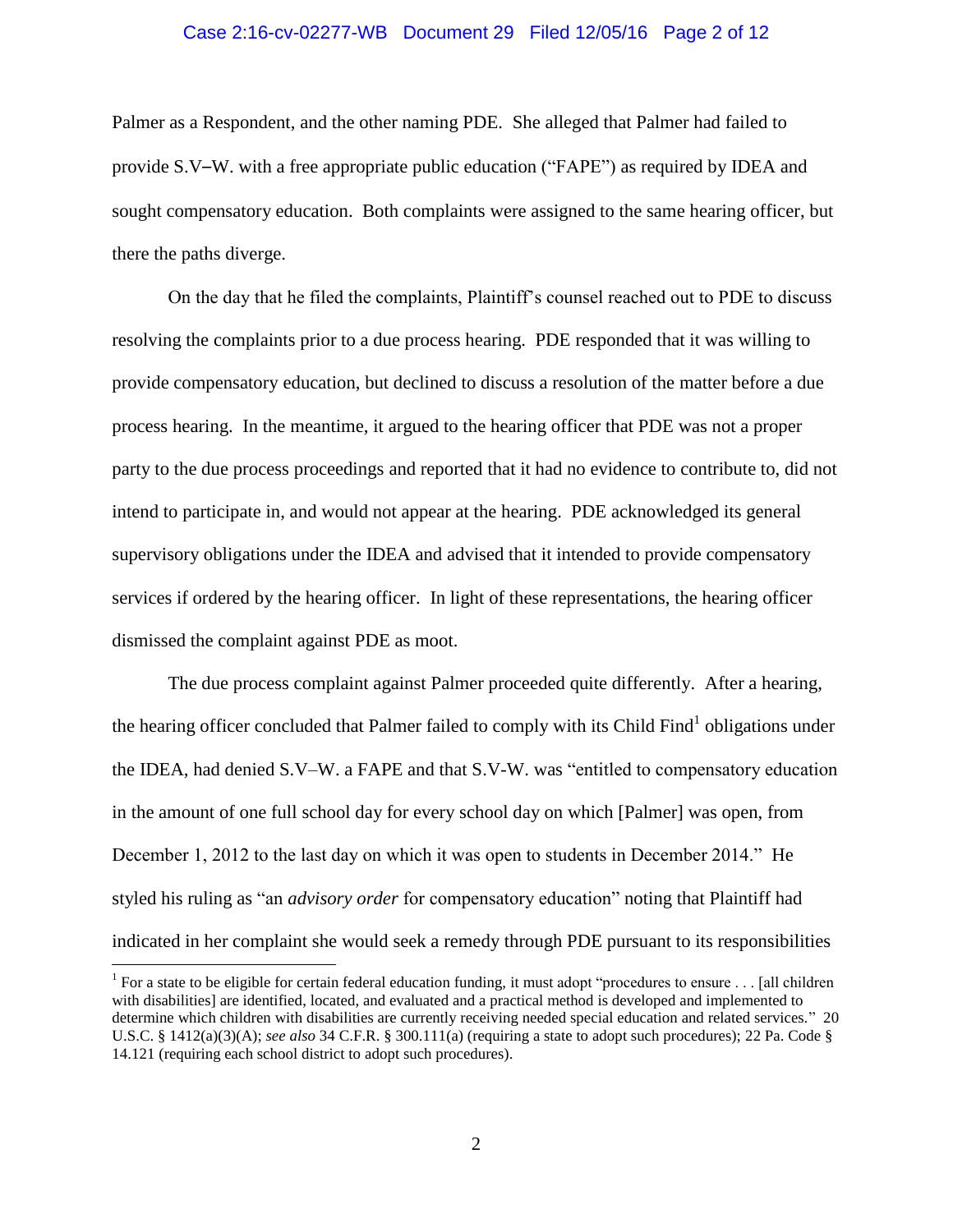#### Case 2:16-cv-02277-WB Document 29 Filed 12/05/16 Page 3 of 12

as an SEA. Thereafter, Plaintiff's counsel reached out to PDE regarding the compensatory education for S.V–W. and to seek attorneys' fees. PDE responded that it would provide the compensatory education but not pay any attorneys' fees.

Plaintiff filed this action seeking to vacate the hearing officer's decision to moot the due process complaint against PDE, to have this Court enter the hearing officer's decision in the Palmer due process matter as a judgment against PDE in this action, and to order PDE to pay reasonable attorneys' fees and costs. Before the Court is Defendants' motion to dismiss.

## **III. RELEVANT LEGAL BACKGROUND**

 $\overline{a}$ 

The IDEA requires states to "make available a free and appropriate public education to all children with disabilities residing within their borders." *D.S. v. Bayonne Bd. of Educ.*, 602 F.3d 553, 556 (3d Cir. 2010). It accomplishes this by making contingent certain federal funding to State Educational Agencies<sup>2</sup> ("SEAs") and Local Educational Agencies<sup>3</sup> ("LEAs") upon the adoption of plans consistent with its provisions. *See* 20 U.S.C. §§ 1412, 1413. When a parent or guardian of a student with disabilities believes that their child has not been provided with a free appropriate public education, they have available to them certain procedural safeguards statutory avenues of relief.

<sup>&</sup>lt;sup>2</sup> "State educational agency' means the State board of education or other agency or officer primarily responsible for the State supervision of public elementary schools and secondary schools . . . ." 20 U.S.C. § 1401(32). PDE is Pennsylvania's State Education Agency, and it receives relevant federal financial assistance. *See Battle v. Pennsylvania*, 629 F.2d 269, 273 (3d Cir. 1980).

 $3$  "[L]ocal educational agency' means a public board of education or other public authority legally constituted within a State for either administrative control or direction of, or to perform a service function for, public elementary schools or secondary schools in a city, county, township, school district, or other political subdivision of a State, or for such combination of school districts or counties as are recognized in a State as an administrative agency for its public elementary schools or secondary schools." 20 U.S.C. § 1401(19)(A). As a charter school under Pennsylvania's Charter School Law, Palmer was an LEA. *See* 24 Pa. Stat. § 17-1703-A; 22 Pa. Code § 711.3; 34 C.F.R. § 300.209(c).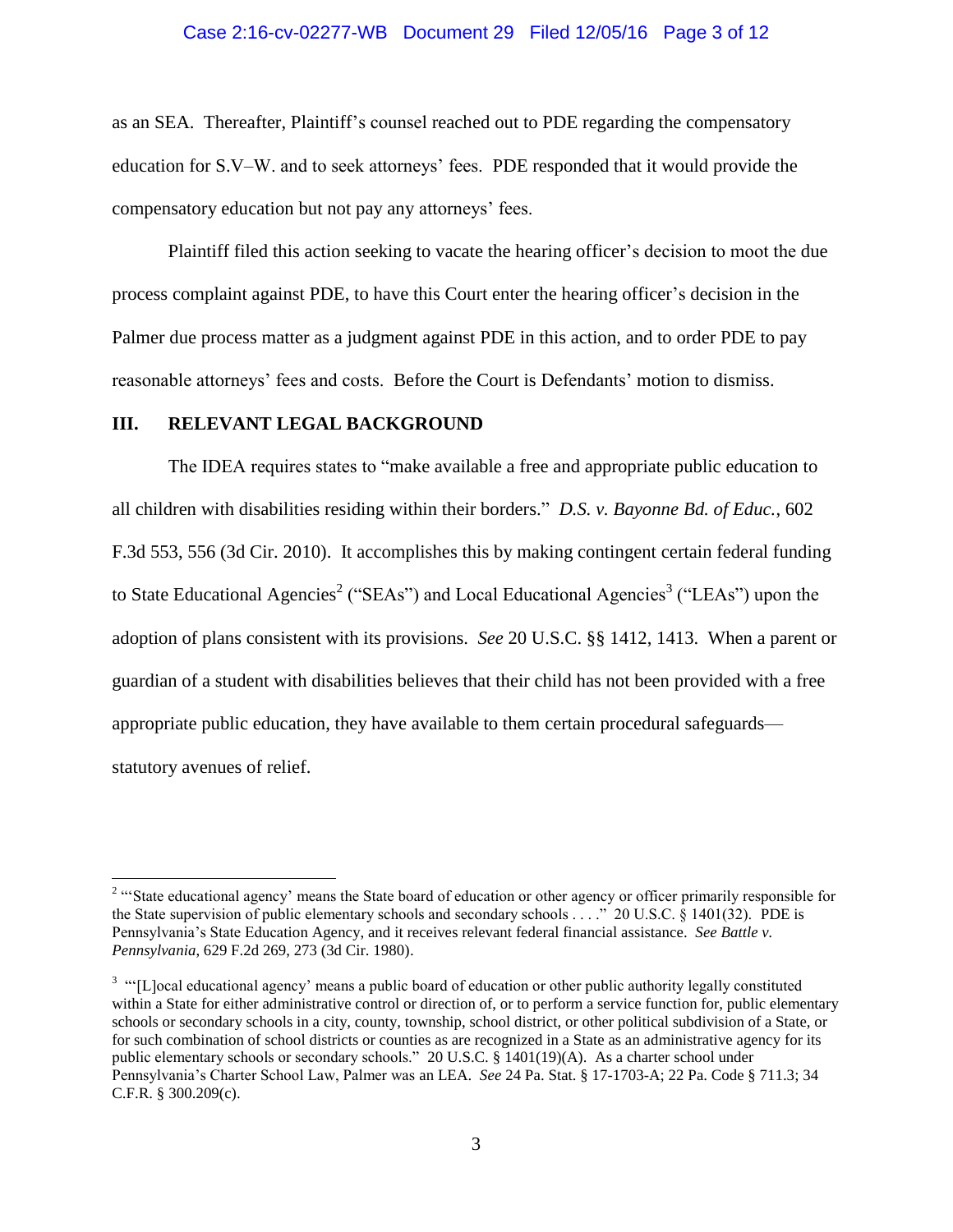#### Case 2:16-cv-02277-WB Document 29 Filed 12/05/16 Page 4 of 12

The applications of those procedural safeguards are central to this case. One mechanism is the due process hearing—the procedure that the Plaintiff in this case opted to use.<sup>4</sup> 20 U.S.C. § 1415(a); 20 U.S.C. § 1415(b)(6)(A); 20 U.S.C. § 1415(f)(1)(A). In Pennsylvania, the Commonwealth's Office of Dispute Resolution ("ODR") is responsible for conducting IDEA due process hearings. *See* 22 Pa. Code § 14.162.

In addition to its due process hearing provision, the IDEA includes a separate method by which a parent may seek to vindicate his or her child's rights under the statute by filing a complaint with the state. Upon receipt of such a complaint, the SEA must evaluate the complaint and carry out, as necessary, an independent investigation before reaching a final decision containing findings of fact and conclusions. 34 C.F.R. §§ 300.151–300.153. IDEA regulations contemplate that the state complaint process and IDEA due process are parallel procedures, either of which a parent may opt to pursue in the first instance, but that the due process complaint procedure takes priority over the state complaint procedure. *See* 34 C.F.R. § 300.152(c)(1) (where a state complaint is filed that is already the subject of a due process complaint, the SEA must stay the portion of its investigation that is subject to IDEA due process until the due process hearing concludes); 34 C.F.R. § 300.152(c)(2) (providing that a prior due process decision is binding in the event that a later state complaint is made on the same subject matter). Although representations were made by PDE at oral argument on the motion to dismiss that it had commenced an investigation into S.V–W.'s case, no state complaint had been filed, so this procedural safeguard is not at issue here.

<sup>&</sup>lt;sup>4</sup> This Court has jurisdiction of this matter pursuant to Section 1415 of the IDEA which provides that: "Any party aggrieved by the [hearing officer's] findings and decision . . . shall have the right to bring a civil action with respect to the [due process] complaint . . . in a State court of competent jurisdiction or in a district court of the United States ...." 20 U.S.C. § 1415(i)(2)(A).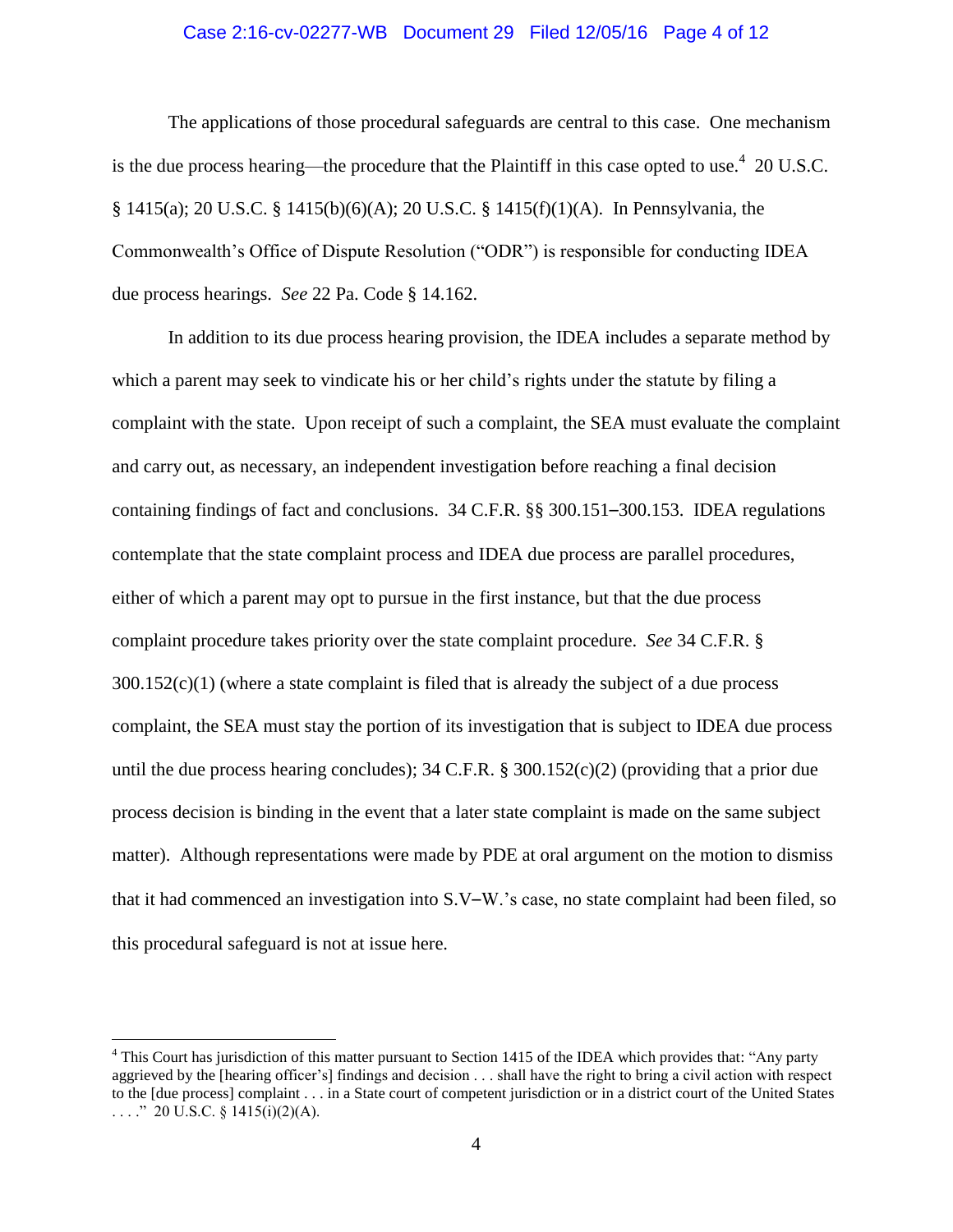## Case 2:16-cv-02277-WB Document 29 Filed 12/05/16 Page 5 of 12

A third procedural safeguard through which a child's IDEA rights may be protected is found in Section 1413(g) of the IDEA which provides that an SEA must directly provide special education and related services "if the [SEA] determines that the [LEA] . . . is unable to establish and maintain programs of free appropriate public education . . . ." 20 U.S.C.  $\S$  1413(g). Defendants' arguments in their motion to dismiss rely heavily on this provision.

#### **IV. DISCUSSION**

Defendants' arguments are that the due process complaint against PDE was moot, that PDE was not a proper party to a due process hearing because the hearing officer lacked jurisdiction over it, and that, even if the due process complaint against it was not moot and the hearing officer had jurisdiction, PDE's obligations under the IDEA do not extend to attorneys' fees. Each argument challenges only the hearing officer's conclusions of law, and not his findings of fact. Such legal conclusions "are subject to plenary review." *P.P. ex rel. Michael P. v. West Chester Area Sch. Dist.*, 585 F.3d 727, 735 (3d Cir. 2009).

## **A. Due Process Jurisdiction over PDE**

Defendants reason that it was Palmer, and not PDE, that was responsible for providing S.V-W. with an education and Palmer, not PDE, that failed to ensure that he received a FAPE. Given that it was not the direct service provider, PDE contends that it was not a proper party to the due process complaint. In support of that argument, PDE turns to Section  $1413(g)$  for the proposition that only if a hearing officer has ordered an LEA to pay compensatory education and the LEA is unable or unwilling to provide those services must the SEA step in.

Section  $1413(g)$ , which addresses when an SEA may use federal funds to provide special education services directly to eligible students, provides that: "[a] State educational agency shall use the payments that would otherwise have been available to a local education agency . . . to

5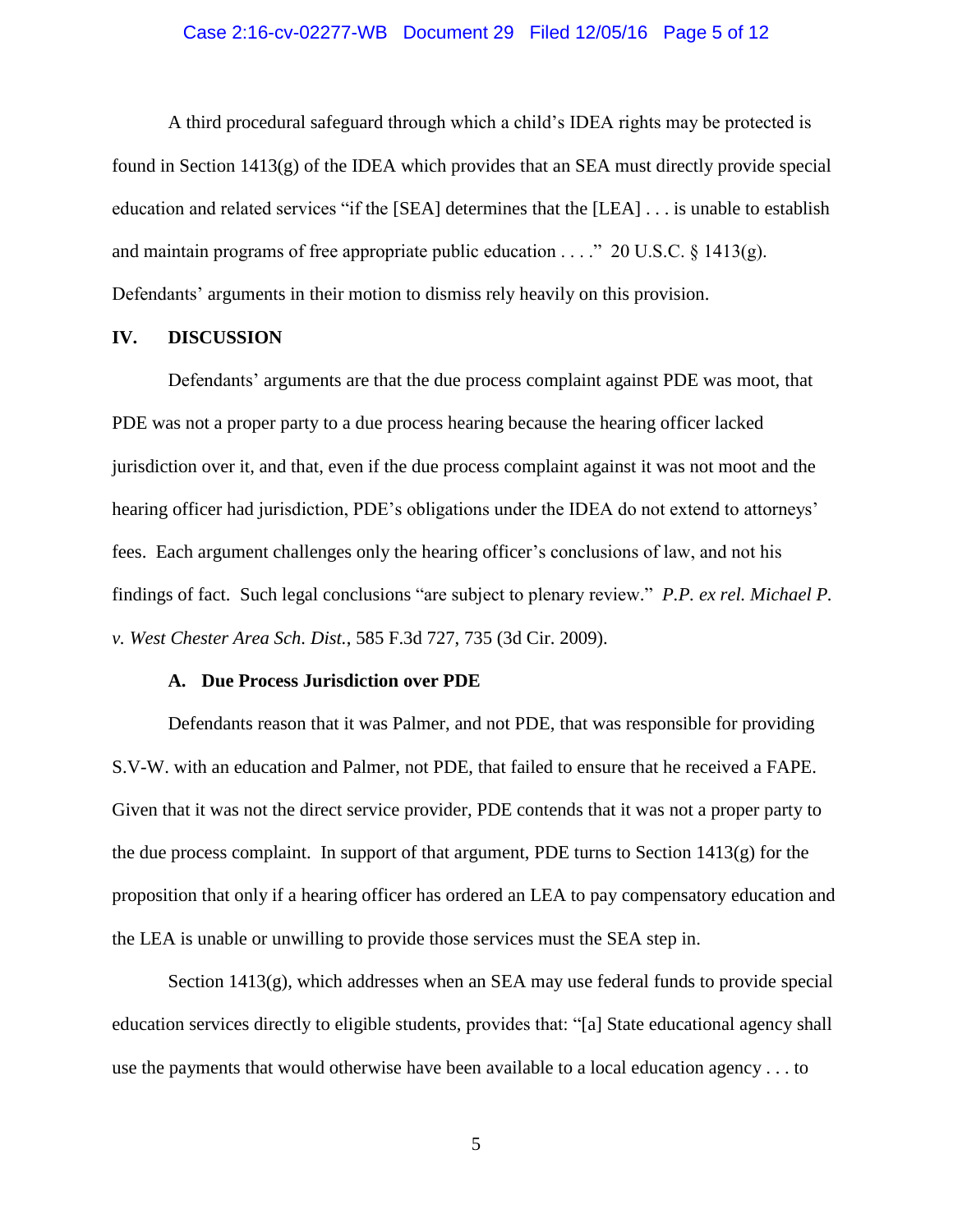## Case 2:16-cv-02277-WB Document 29 Filed 12/05/16 Page 6 of 12

provide special education and related services to children with disabilities . . . if the SEA determines that the local educational agency . . . is unable to establish and maintain programs of free appropriate public education . . . ." 20 U.S.C. § 1413(g).

PDE acknowledges that Section 1413(g) obligates it to provide compensatory education services to an eligible student when the LEA is unable or unwilling to do so. Indeed, its representation to the hearing officer that it would provide any compensatory education that he determined S.V-W. was owed was the reason why he dismissed the due process complaint as moot. Laudable as PDE's representations may have been, IDEA protections cannot be subjugated to the good will of PDE, particularly as PDE's representation to the hearing officer was not that it would provide compensatory education to S.V-W., but that it would do so only "should th[e] hearing officer conclude that the Student is owed compensatory education."

As a preliminary observation, there is a question as to whether a hearing officer has the authority to dispose of an IDEA due process complaint on the procedural point that the matter is moot. The IDEA explicitly requires that a hearing officer's decision be on "substantive grounds." 20 U.S.C. § 1415(f)(3)(E)(i). And, at oral argument on the instant motion, PDE was unable to identify any authority that carves out an exception to that requirement. Regardless, the due process complaint against PDE was not moot. "A case will be considered moot, and therefore nonjusticiable as involving no case or controversy, if the issues presented are no longer live or the parties lack a legally cognizable interest in the outcome." *In re Surrick*, 338 F.3d 224, 229 (3d Cir. 2003) (citation and quotation marks omitted). *See also Leonhart v. McCormick*, 395 F. Supp. 1073, 1077 (W.D.Pa. 1975) (noting that "[a] case is moot when a determination is sought on a matter which, when rendered, cannot have any practical effect on the existing controversy." (citation and quotation marks omitted)). Here, the hearing officer's task was to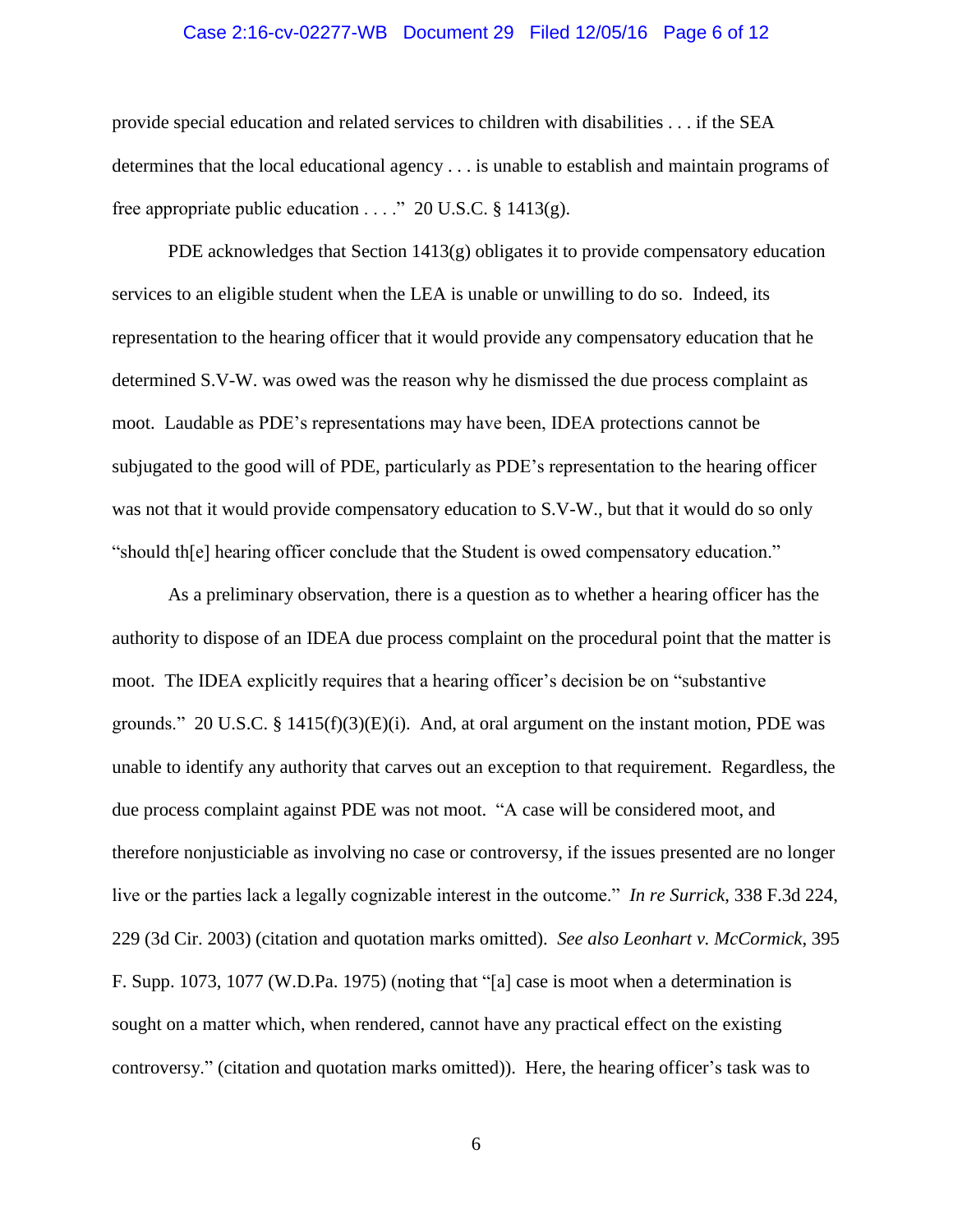#### Case 2:16-cv-02277-WB Document 29 Filed 12/05/16 Page 7 of 12

decide whether S.V-W. had been denied a FAPE and, if so, the nature of the remedy. PDE acknowledged that it had a "statutory obligation" to provide whatever remedy the hearing officer determined was required—if any. But, until such time as the hearing officer's decision was rendered, it was unknown whether S.V-W. was entitled to compensatory education and, accordingly, unknown as to whether PDE would be required to provide it. PDE's warrant that it would comply with the hearing officer's decision did not change the fact that the hearing officer was required to decide whether or not there had been a FAPE violation and, if there had been, fashion some form of meaningful relief. Viewed *ex ante*, on February 26, 2016, the day the hearing officer issued his decision on the complaint against PDE, it was impossible to predict the outcome of the due process hearing which had not yet occurred. Therefore, Plaintiff's statutory rights vis-à-vis PDE continued to depend on the outcome of the IDEA due process hearing, and so the due process complaint against PDE was not moot.<sup>5</sup>

Whether the hearing officer had jurisdiction over PDE turns on the interpretation of IDEA's due process provision, Section  $1415(b)(6)(A)$ .<sup>6</sup> PDE contends that a due process complaint cannot be lodged against an SEA unless the SEA is directly involved with the provision of educational services that are the subject of the complaint, for example, when PDE directly provides services pursuant to its Section 1413(g) obligations, or in the early intervention

<sup>&</sup>lt;sup>5</sup> In its briefing and at oral argument, PDE now contends that it has made available to S.V-W. the compensatory education ordered by the hearing officer and that, accordingly, regardless of whether Plaintiff's claims were mooted by PDE's representations to the hearing officer, they are moot now because they have been redressed. This information is not, however, before the Court as it is not in the administrative record or the complaint. Even if it were, the issue of whether Plaintiff is entitled to reasonable attorneys' fees remains contested.

<sup>&</sup>lt;sup>6</sup> Note that this Court has concluded in the context of a case involving another special education student from Palmer that in light of Palmer's insolvency and closure, an IDEA due process complaint against PDE for Palmer's past FAPE violations was ripe for adjudication by a due process hearing officer. *H.E. v. Palmer*, No. 15-3864, 2016 WL 6276418, at \*9 (E.D. Pa. Oct. 27, 2016). In *H.E.,* the Court expressly declined to address PDE's argument that the hearing officer in that case lacked jurisdiction over it because the argument was untimely raised. *Id*. at \*6 n.6. The issue is presented squarely to the court here.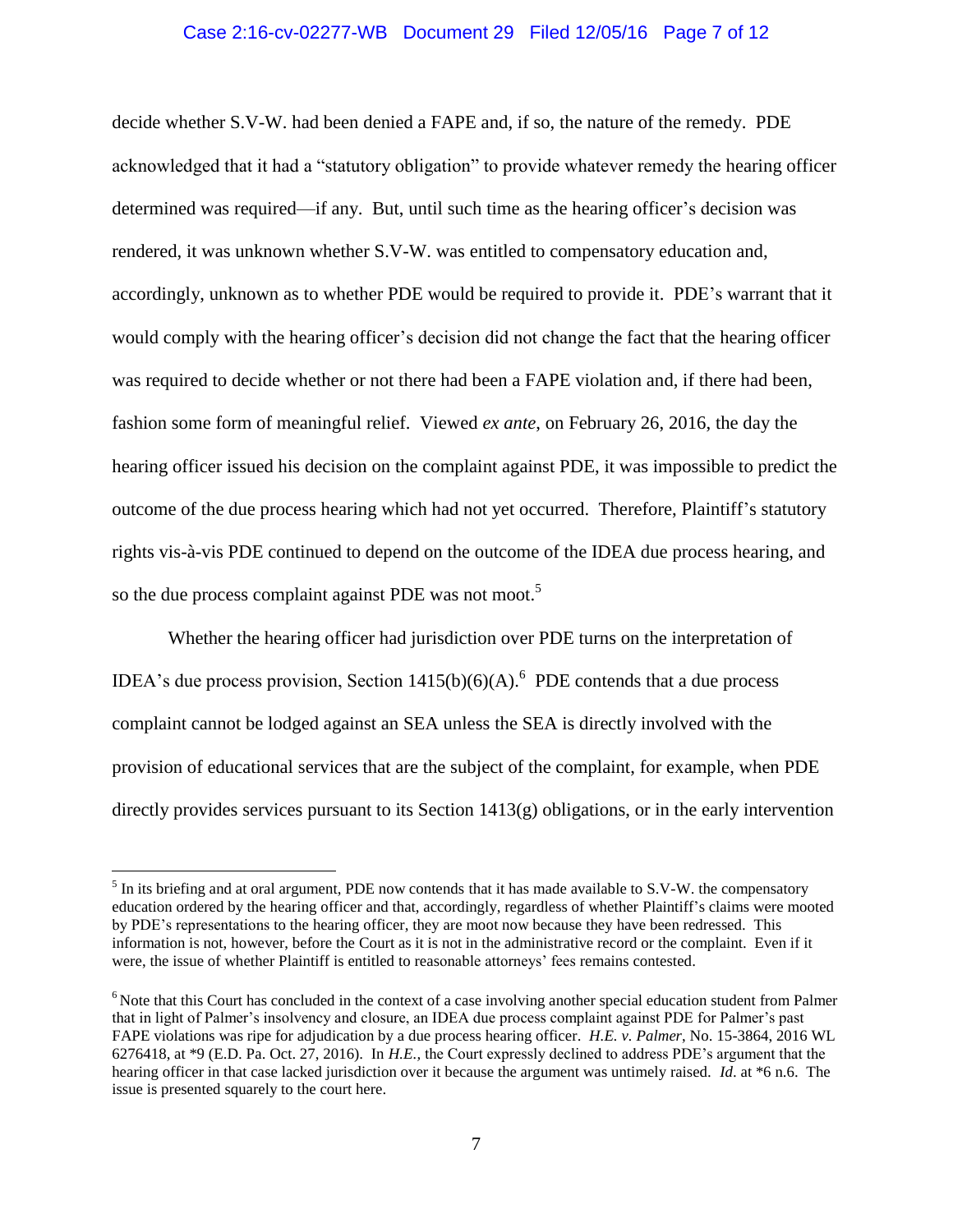#### Case 2:16-cv-02277-WB Document 29 Filed 12/05/16 Page 8 of 12

context where it serves as a direct service provider. 22 Pa. Code  $\S$  14.151(b)(1). To support this proposition, Defendants rely on two cases: *R.W. v. Georgia Dep't of Educ.*, No. 07-CV-535, 2007 WL 2915911 (N.D. Ga. 2007), *aff'd*, 353 F. App'x 422 (11th Cir. 2009), and *Chavez v. New Mexico Public Educ. Dep't*, 621 F.3d 1275 (10th Cir. 2010). Both cases are inapposite because in both cases the LEA that was the direct service provider during the timeframe subject to the IDEA due process complaint still existed. Here, the LEA that was the direct service provider during the timeframe subject to Plaintiff's due process complaint is a failed charter school that has ceased to exist. In light of the emerging consensus in this district that the SEA assumes responsibility for a failed charter school's FAPE violations,<sup>7</sup> a parent may properly subject the SEA to an IDEA due process hearing on the allegations made here.

Contrary to PDE's suggestion, the language of Section 1415(b)(6)(A) does not preclude bringing a due process complaint against an SEA in the circumstances presented here. "The starting point of all statutory construction is the text of the statute." *G.L. v. Ligonier Valley Sch. Dist. Auth.*, 802 F.3d 601, 611 (3d Cir. 2015). The language of Section 1415(b)(6)(A) is broad it provides that an IDEA due process complaint may be made "with respect to *any matter*" subject only to the limitation that it must "relat[e] to the identification, evaluation, or educational placement of the child, or the provision of a free appropriate public education to [a] child [with a disability]." 20 U.S.C. § 1415(b)(6)(A) (emphasis added). By its plain meaning, the limitation does not regulate the appropriate *respondent* of a due process complaint. Instead, it regulates the appropriate *subject matter* of a due process complaint. As such, its ambit contemplates a complaint against the SEA, provided that the complaint "relat[es] to the identification,

<sup>7</sup> *H.E. v. Palmer*, No. 15-3864, 2016 WL 6276418, at \*8–\*9 (E.D. Pa. Oct. 27, 2016) (Beetlestone, J*.)*; *R.J. v. Rivera*, No. 15-5735, 2016 WL 4366987, at \*3 (E.D. Pa. Aug. 16, 2016) (Padova, J.); *Charlene R. v. Solomon Charter Sch*., 63 F. Supp. 3d 510, 520 (E.D. Pa. 2014) (McHugh, J.).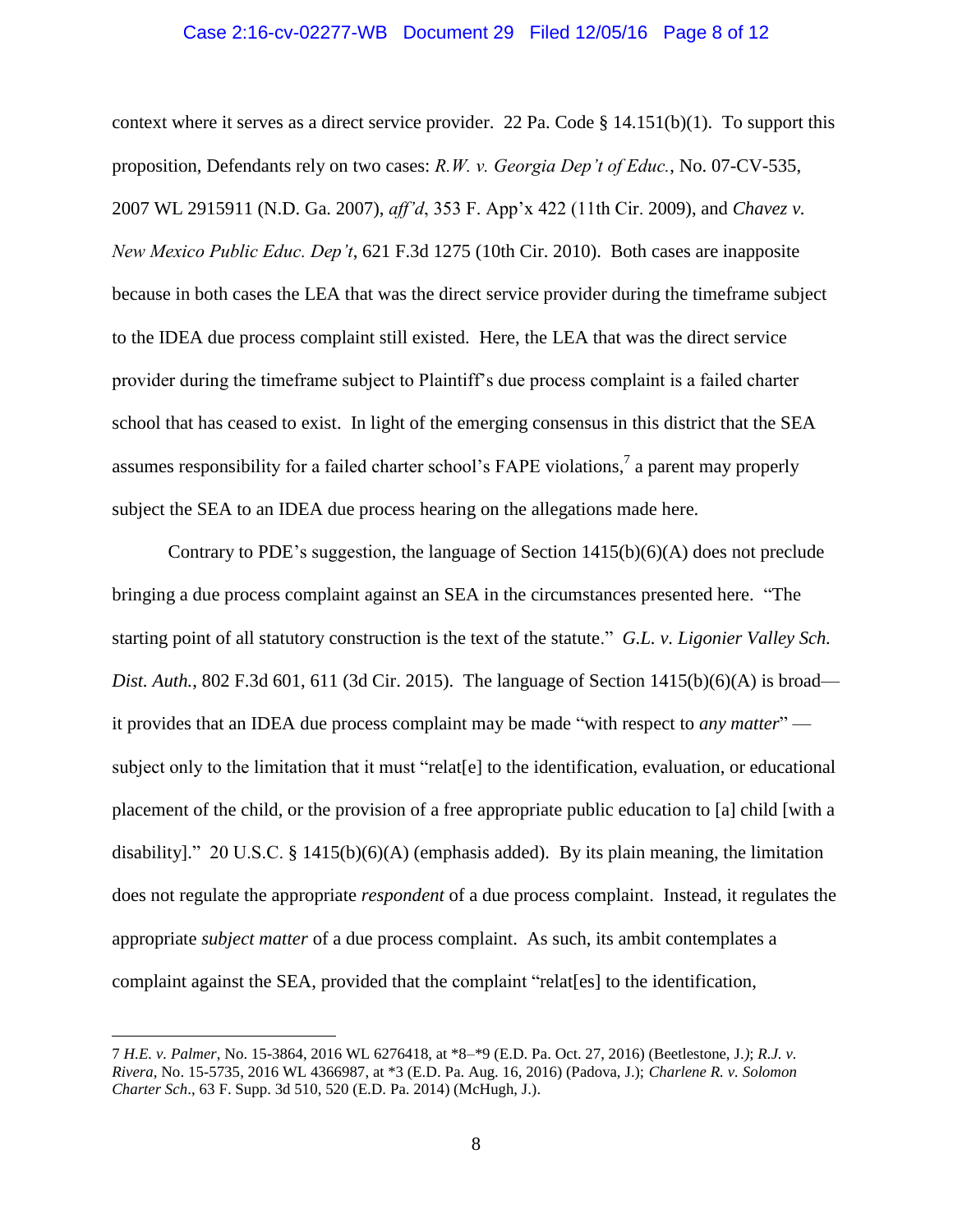## Case 2:16-cv-02277-WB Document 29 Filed 12/05/16 Page 9 of 12

evaluation, or educational placement of the child, or the provision of a free appropriate public education to [a] child [with a disability]." *Id.* If an SEA may be liable to remedy a defunct charter school's FAPE violations, then the SEA could properly be made to respond to an IDEA due process complaint because the complaint would surely "relate to the provision of a FAPE." *Id.* Thus, the ODR hearing officer had jurisdiction over PDE in this matter.

This conclusion comports with IDEA's legislative structure, the design of which makes an LEA generally responsible for providing each student with a FAPE and an SEA responsible not only for the general supervision of special education but also for ensuring that eligible children are provided with a FAPE. *See Kruelle v. New Castle Cty. School Dist*., 642 F.2d 687, 696–97 (3rd Cir. 1981) (citing S. Rep. No. 168, at 24 (1975)) (examining the legislative history of the Act, and determining that Congress intended the SEA to be the "central point of accountability."); *Moubry ex rel. Moubry v. Indep. Sch. Dist*. *No. 696*, 951 F.Supp. 867, 891–92 (D. Minn. 1996 ) (SEA bears ultimate and direct responsibility for provision of free appropriate public education); *see also* 20 U.S.C. §§ 1412(a)(6) (SEA responsible for assuring that IDEA procedural safeguards in Section 1415 are met), 1412(a)(11) (SEA responsible for making sure IDEA requirements are met), 1413(h) (federal grant conditioned on SEA satisfaction that all children with disabilities receive a FAPE); 34 C.F.R. § 300.101(b) (state must ensure that FAPE is made available to each eligible child). Thus, underpinning the structure is the clear mandate that the SEA retains ultimate responsibility for ensuring that all children with disabilities under its aegis receive the education that is their due under the IDEA.

It does not follow from this, as PDE fears, that in every instance where an LEA is alleged to have failed to provide a FAPE or otherwise comply with its IDEA obligations an SEA may be named in a due process complaint regarding those allegations. Where there is an existing LEA

9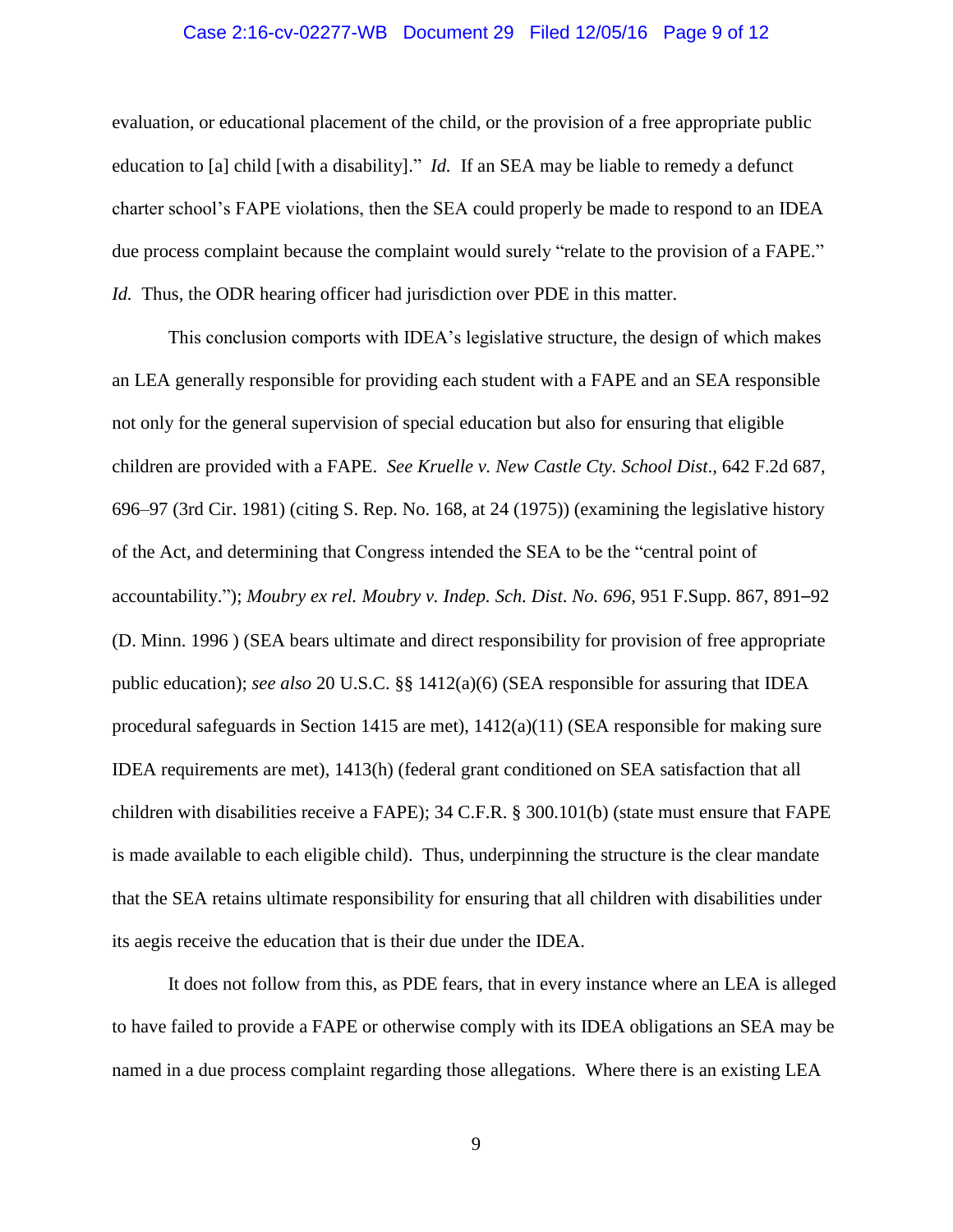## Case 2:16-cv-02277-WB Document 29 Filed 12/05/16 Page 10 of 12

that could be held responsible for alleged FAPE violations, then it, and not the SEA, would be the proper party in a due process hearing. Where, as here, there is no other educational agency to which a parent may look to vindicate her child's rights to a FAPE because the LEA in which the alleged violations occurred has since ceased to exist, the SEA's obligations as the backstop to the state's IDEA obligations kick in. Accordingly, PDE was a proper party to the IDEA due process complaint in this case.

## **B. Attorneys' Fees and the SEA's Obligations under the IDEA**

The final issue raised by Defendants' motion to dismiss is the argument that even if the hearing officer had jurisdiction over PDE and the due process complaint against it was not moot, PDE's obligations under the IDEA do not extend to attorneys' fees.

Under the IDEA's fee-shifting provision, a district court may grant reasonable attorneys' fees to a prevailing party. 20 U.S.C. § 1415(i)(3)(B)(i)(I). A "prevailing party" is one who has been awarded some relief which brings about a "material alteration of the legal relationship of the parties." *Buckhannon Bd. and Care Home v. West Virginia Dep't of Health and Human Res.*, 532 U.S. 598, 604 (2001). A resolution materially alters the legal relationship of the parties when it "changes the legal relationship between [the plaintiff] and the defendant." *P.N. v. Clementon Bd. of Educ.*, 442 F.3d 848, 855 (3d Cir. 2006) (citation omitted). Defendants assert that Plaintiff is not a prevailing party.

Whether Plaintiff is a prevailing party must be viewed in the context of the Court's holding that, on the facts presented in the complaint and administrative record, PDE was a proper party to the due process hearing, the hearing officer did have jurisdiction over it and the complaint against it was not moot. Throughout these proceedings, and in the proceedings below, PDE has argued that pursuant to Section  $1413(g)$  it was not required to provide any educational

10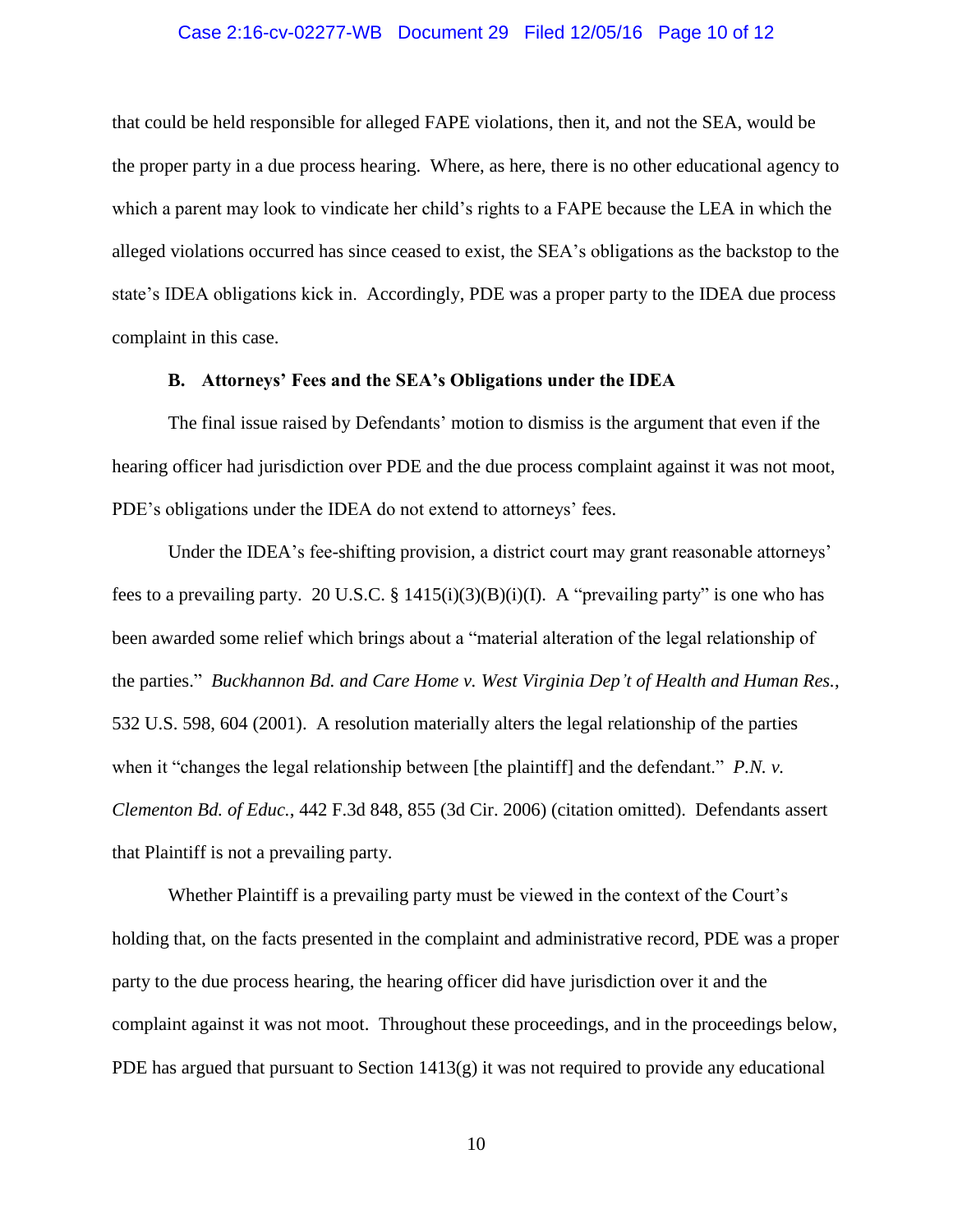# Case 2:16-cv-02277-WB Document 29 Filed 12/05/16 Page 11 of 12

services to S.V-W. until and unless the hearing officer ordered them. Accordingly, prior to the hearing officer's decision, PDE did not offer compensatory education and expressly stated that it would only do so upon order of the hearing officer. Only upon the conditions that the hearing officer conduct a due process hearing and reach a decision would PDE pay any compensatory education the hearing officer deemed due and owing. Thus, only by obtaining the hearing officer's decision was Plaintiff able to "change[]the legal relationship" between herself and PDE thereby becoming a prevailing party.<sup>8</sup>

Defendants argue that the IDEA's attorneys' fees provision cannot apply to PDE because the IDEA does not make SEAs fiscal guarantors for failed charter schools. Defendants rely on a number of cases, including *Beard v. Teska*, 31 F.3d 942 (10th Cir. 1994), and *Whitehead ex rel. Whitehead v. School Board for Hillsborough County*, 932 F. Supp. 1393 (M.D. Fla. 1996), that have rejected the notion the IDEA makes every LEA into an agent of the SEA, thus rendering the SEA liable under a *respondeat superior* theory for all of the LEA's fiscal liabilities arising out of IDEA violations. These cases are easily distinguishable. They addressed the situation where parents, who had prevailed against the LEA in a due process hearing, subsequently attempted to enforce the decision against the SEA in a civil action in district court. That they rejected this attempt to extend liability to SEAs for each and every violation by an LEA of the IDEA has no bearing on the issue at hand. Here, Plaintiff's arguments are that her complaint against PDE should not have been mooted, and that the hearing officer had jurisdiction to rule on Plaintiff's due process complaint against PDE. The IDEA's fee shifting provision does not differentiate in any way between SEAs and LEAs, but instead creates an entitlement based solely on prevailing party status. 20 U.S.C. § 1415(i)(3)(B)(i)(I). Accordingly, once an SEA is properly subject to an

 $8$  Nothing in this decision suggests that IDEA funds could be used for the payment of attorneys' fees. The statute specifically prohibits such use. 34 C.F.R § 300.517(b)(1).